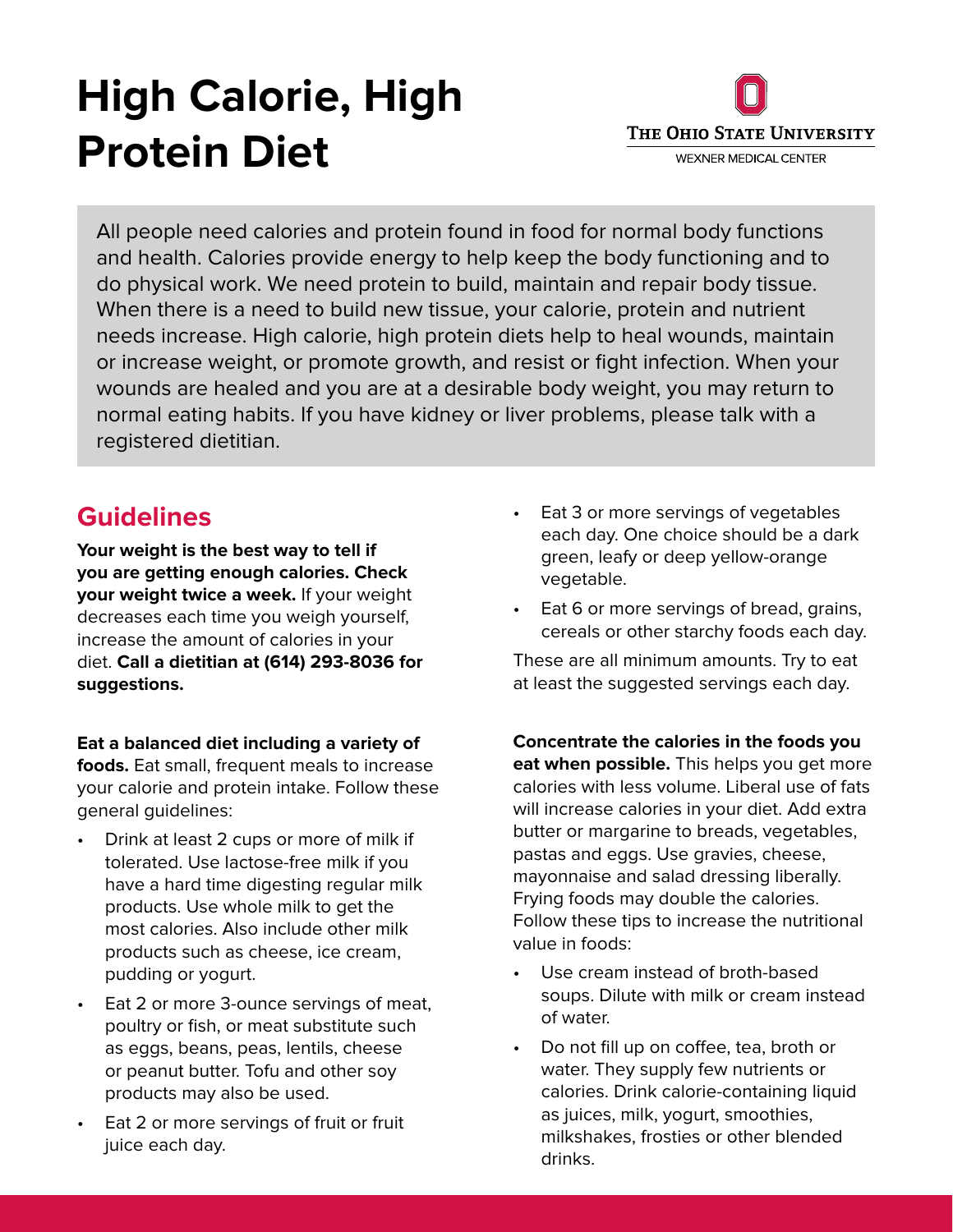- Use cream on your cereal instead of milk.
- Eat ice cream instead of frozen juice desserts or ices. Add nuts, chocolate syrup and other toppings to make high calorie sundaes.
- Add peanut butter, dip or creamy salad dressings to raw vegetables.
- Make chicken, egg, or tuna salad instead of plain meat or eggs. Stir in grated cheese or hard-cooked eggs to add extra protein.
- Fry chicken or fish instead of baking it.
- Add sour cream, margarine, whipping cream or cheese to potatoes when mashing them.
- Eat noodles and pastas with rich cream sauces.
- Drink beverages after meals.

#### **Eat generous amounts of protein foods**

such as milk, eggs, meat, fish, poultry or cheese. Include a serving at each meal and snack. Add cheese to eggs, sandwiches and salads. Add dry skim milk powder to soups, casseroles, mashed potatoes, milk and milkshakes, sauces, scrambled eggs, hot cereals. Use milk fortified with skim milk powder to make puddings and custards. Add protein powders to food items such as Jell-O, ice cream, soups, mashed potatoes, gravy, milkshakes, cereals, and applesauce to increase protein in your diet.

#### **Guidelines for adding skim milk powder**  (Each tablespoon adds 33 calories and 3 grams of protein.):

- Cooked cereal: Mix equal measure of skim milk powder and cereal before cooking. Cook as directed on the cereal package.
- Mashed potatoes: Add ⅓ cup skim milk powder to each 2 cups of mashed potatoes. Use liquid milk to give the right texture.
- Sauces, gravies, soups, custards: Add 4 tablespoons skim milk powder to each cup of fluid milk or ½ cup skim milk powder to each cup of water or broth in the recipe.
- Milk: Add 1 cup skim milk powder to 1 quart whole milk. Use for drinking and in all recipes calling for milk.

# **Snacks**

If you feel full quickly at meals, decrease the size of your meal and eat snacks in between. **Snack on foods that are high in calories and protein.** Snack ideas:

- Sandwiches made with meat, eggs, fish, peanut butter or cheese
- Peanut butter on crackers, apples, pears or celery
- Milkshakes, chocolate milk, egg nog, cocoa
- Cereal and milk
- Ice cream, puddings, custard, yogurt
- Nuts
- Cheese and crackers

Sweets and snack foods such as candy and chips are alright to eat but have little nutritional value other than calories. Use these foods in moderation so that they do not fill you up and prevent you from including healthier foods.

# **Nutritional supplements**

Commercial nutritional supplements such as Ensure or Boost can also help increase your calories and protein. They have about the same amount of protein and calories as a high calorie milkshake or hamburger. Supplements are convenient and available in most drug or grocery stores. A pharmacist can get a hard-to-find formula or one that your doctor or dietitian recommends.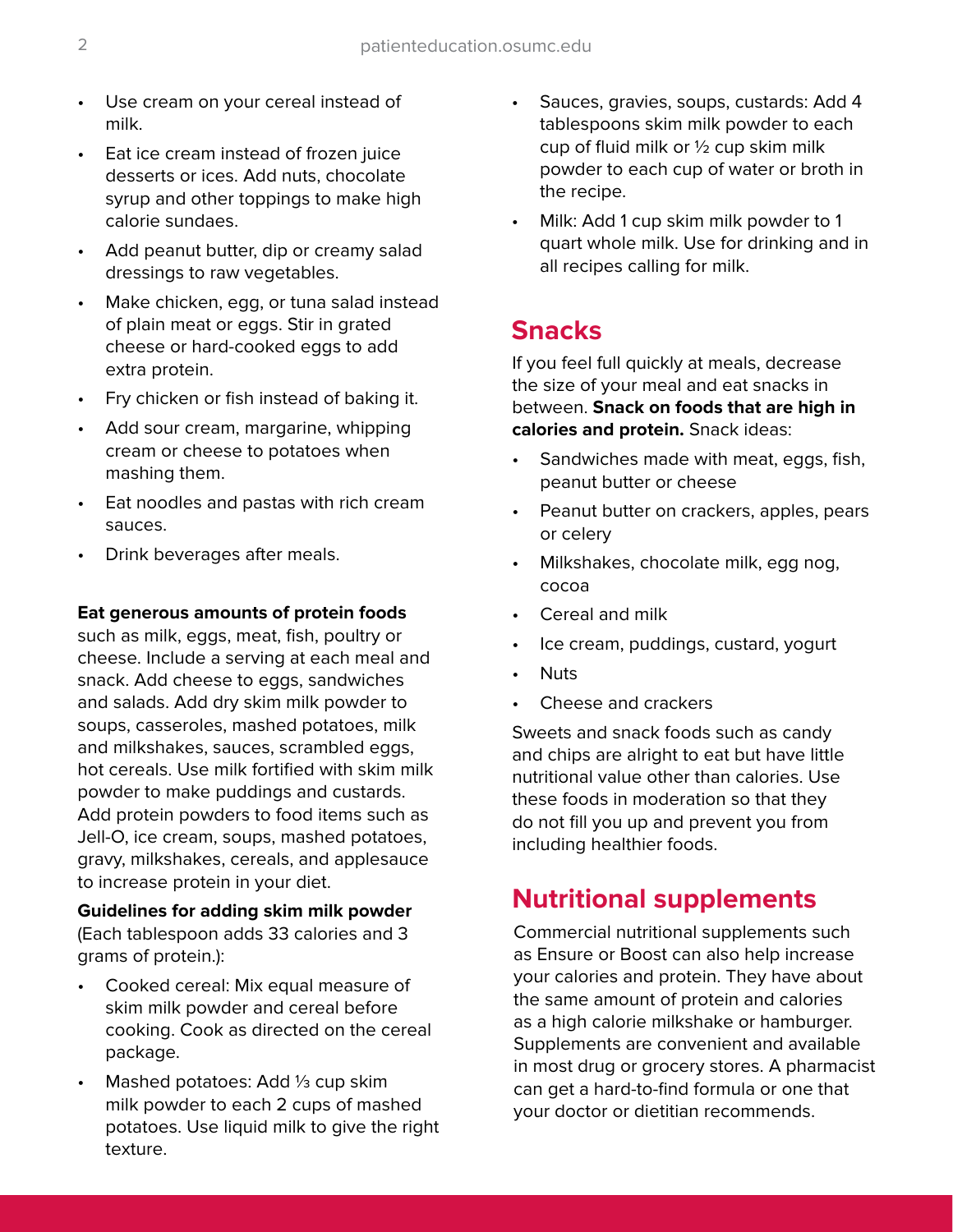| <b>Product</b>                                                        | <b>Amount</b> | <b>Calories</b> | <b>Protein in grams</b> |
|-----------------------------------------------------------------------|---------------|-----------------|-------------------------|
| <b>Boost Plus</b>                                                     | 8 ounces      | 360             | 14                      |
| <b>Boost High Protein</b>                                             | 8 ounces      | 240             | 15                      |
| *Choice DM                                                            | 8 ounces      | 220             | 9                       |
| <b>Carnation Instant</b><br><b>Breakfast mixed with</b><br>whole milk | 8 ounces      | 280             | 15                      |
| <b>Ensure</b>                                                         | 8 ounces      | 250             | 9                       |
| <b>Ensure Plus</b>                                                    | 8 ounces      | 360             | 13                      |
| *Glucerna Shake                                                       | 8 ounces      | 220             | 10 <sup>°</sup>         |
| *Boost Diabetic                                                       | 8 ounces      | 250             | 14                      |
| Resource 2.0                                                          | 8 ounces      | 480             | 20                      |
| <b>Carnation Instant</b><br>Breakfast - Lactose<br>Free VHC           | 8 ounces      | 560             | 23                      |
| Unjury (protein<br>powder)                                            | 1 scoop       | 90              | 20                      |

# **High calorie, high protein supplements**

Please note: Most major grocery chains have store brands and comparable supplements that are lower in price than the name brands.

\* For people with diabetes

# **Sample menu: 2600 calories, 125-145 grams of protein**

| <b>Breakfast</b>                           | <b>Lunch and Dinner</b>                                 |  |
|--------------------------------------------|---------------------------------------------------------|--|
| 1 serving fruit or juice                   | 3 ounces of meat, fish, eggs, cheese or poultry         |  |
| 1 egg                                      | 1 cup potatoes, rice, noodles, macaroni                 |  |
| 2 waffles, 2 pancakes or 2 slices of toast | $\frac{1}{2}$ cup cooked vegetables                     |  |
| 2 teaspoon margarine                       | 1 slice bread                                           |  |
| 1 cup high protein milk                    | 2 to 3 teaspoons margarine on bread and veg-<br>etables |  |
| Bacon, ham, sausage or other meat          | 1 cup high protein milk                                 |  |
|                                            | Fruit or dessert                                        |  |

**Include snacks between meals.**

My daily calorie needs: \_\_\_\_\_\_\_\_\_\_\_\_

My daily protein needs: \_\_\_\_\_\_\_\_\_\_\_\_

My daily fluid needs: \_\_\_\_\_\_\_\_\_\_\_